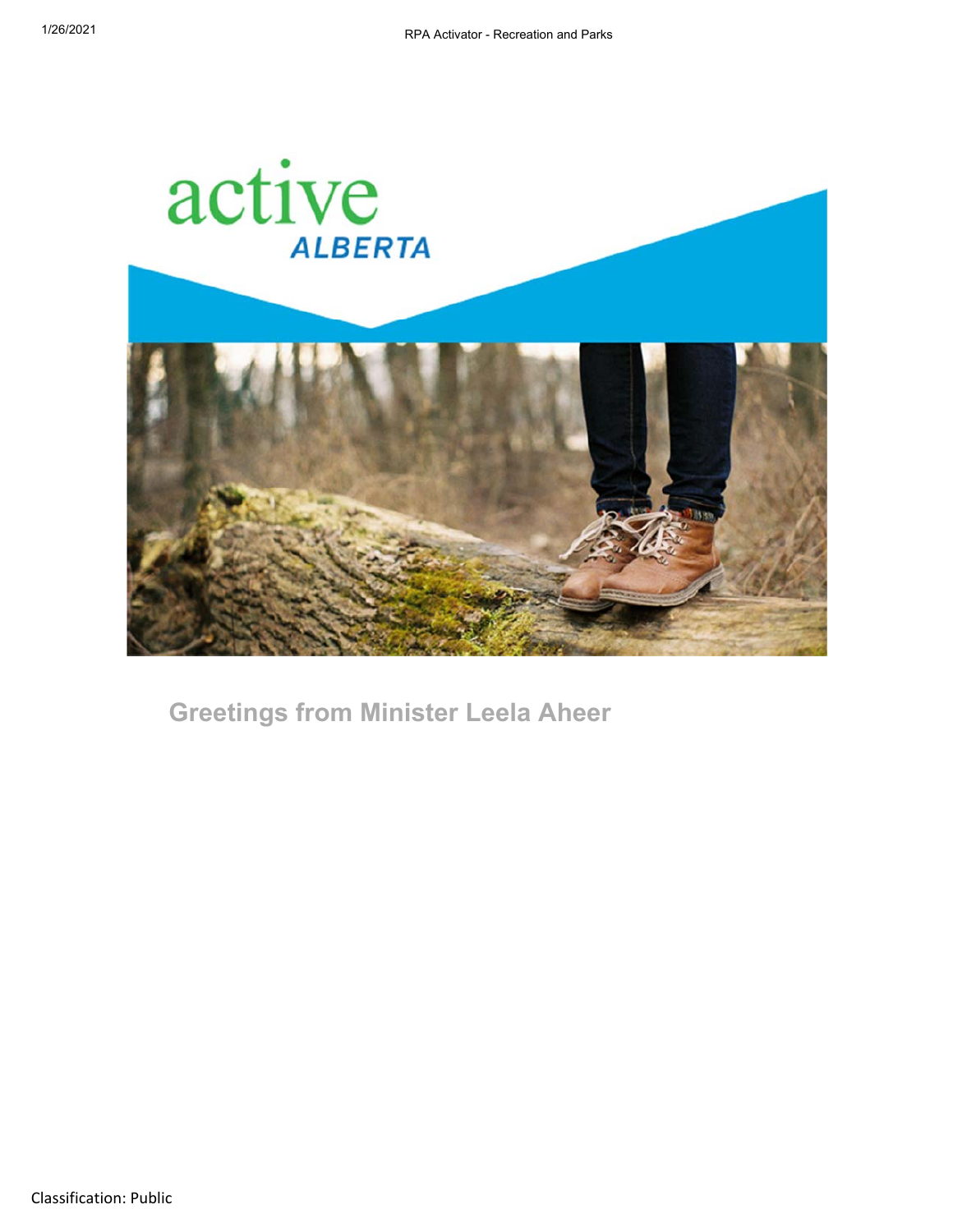

I wanted to take this opportunity to send greetings from our new Ministry of Culture, Multiculturalism and Status of Women. I am truly grateful to have been chosen to serve Albertans as Minister, and I am very excited about the future of our work. I am excited to work with our stakeholders and focus on providing the best possible service and support to all Albertans throughout this incredible province.

As our new Ministry comes together, I felt it important to connect with recreation and physical activity sector stakeholders in order to communicate my understanding of the value of recreation and physical activity to Albertans. Albertans experience many health and community benefits through recreation and physical activity, whether it involves a municipal recreation complex, a gym membership, participation in a youth recreation program, or taking a walk through a neighbourhood park. Our Ministry looks forward to working with sector stakeholders to continue to make life better for Albertans by encouraging and supporting increased recreation and physical activity participation.

# **Nominations Open for the Alberta Recreation Volunteer Recognition Awards**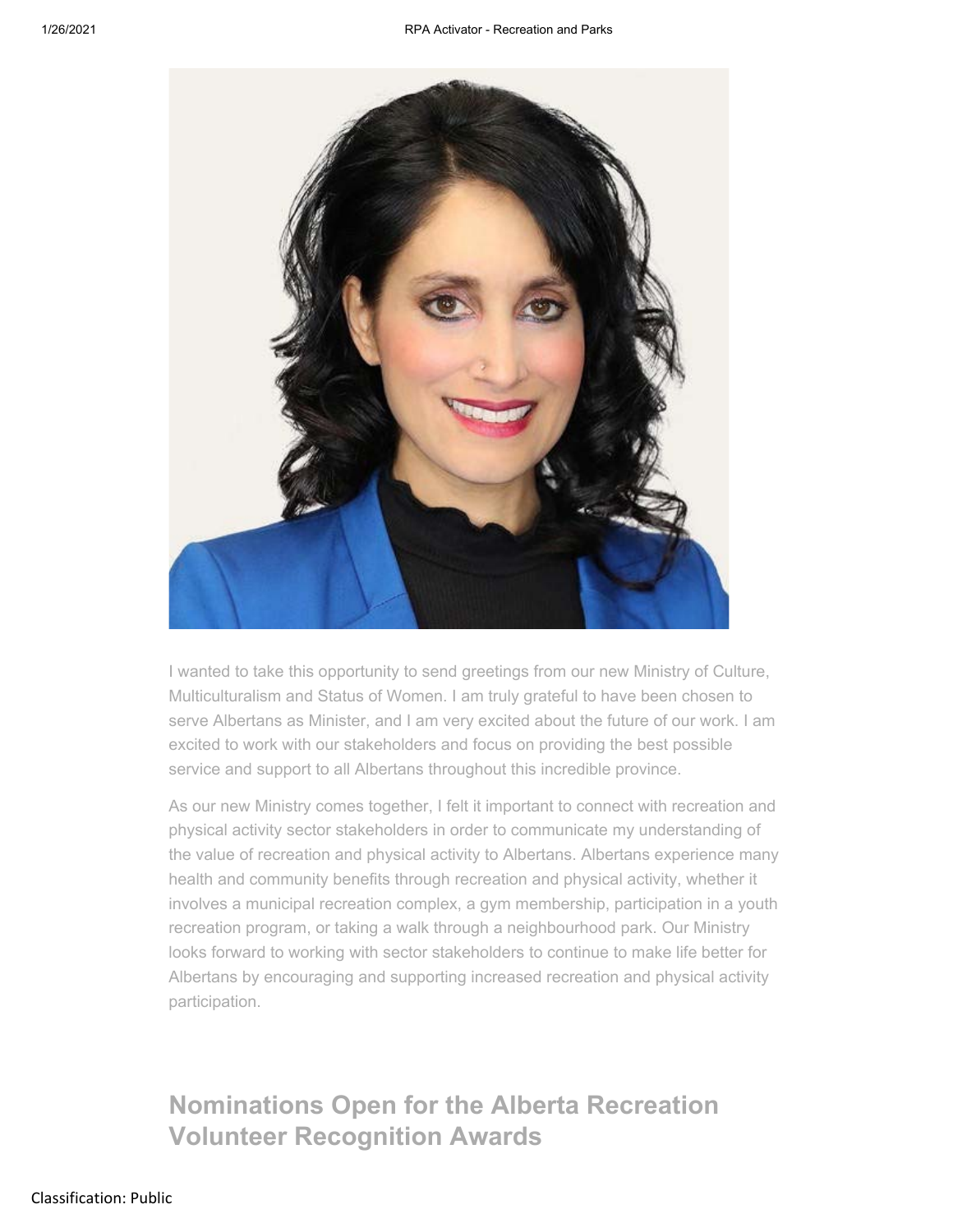Every year, the Government of Alberta recognizes four volunteers who, through their volunteer committment and dedication, have significantly enhanced their communities and the development of recreation in Alberta.

Every October these awards are presented during the ARPA and Energize Conference.

The Recreation Volunteer Recognition Award began in 1977. Since then, more than 220 volunteer leaders have been recognized for their contributions to Alberta communities.

If you need technical support for this award or have other questions, please contact Leah Paton, Senior Recreation Advisor.

Nominations for the 2019 Recreation Volunteer Recognition Awards are now open.

**Application deadline: June 30, 2019**

## **June is Recreation and Parks Month!**

Every June, recreation service providers and park authorities across Canada celebrate the return of summer programming, recognize volunteers, get people involved in fun outdoor activities and encourage local support for parks and recreation

Be sure to connect with your local recreation department, community league or community recreation group for potential community events.





**AB After School Free Online Training**



**International Yoga Day - Free Yoga - Thursday,**



**New Public Health Agency of Canada**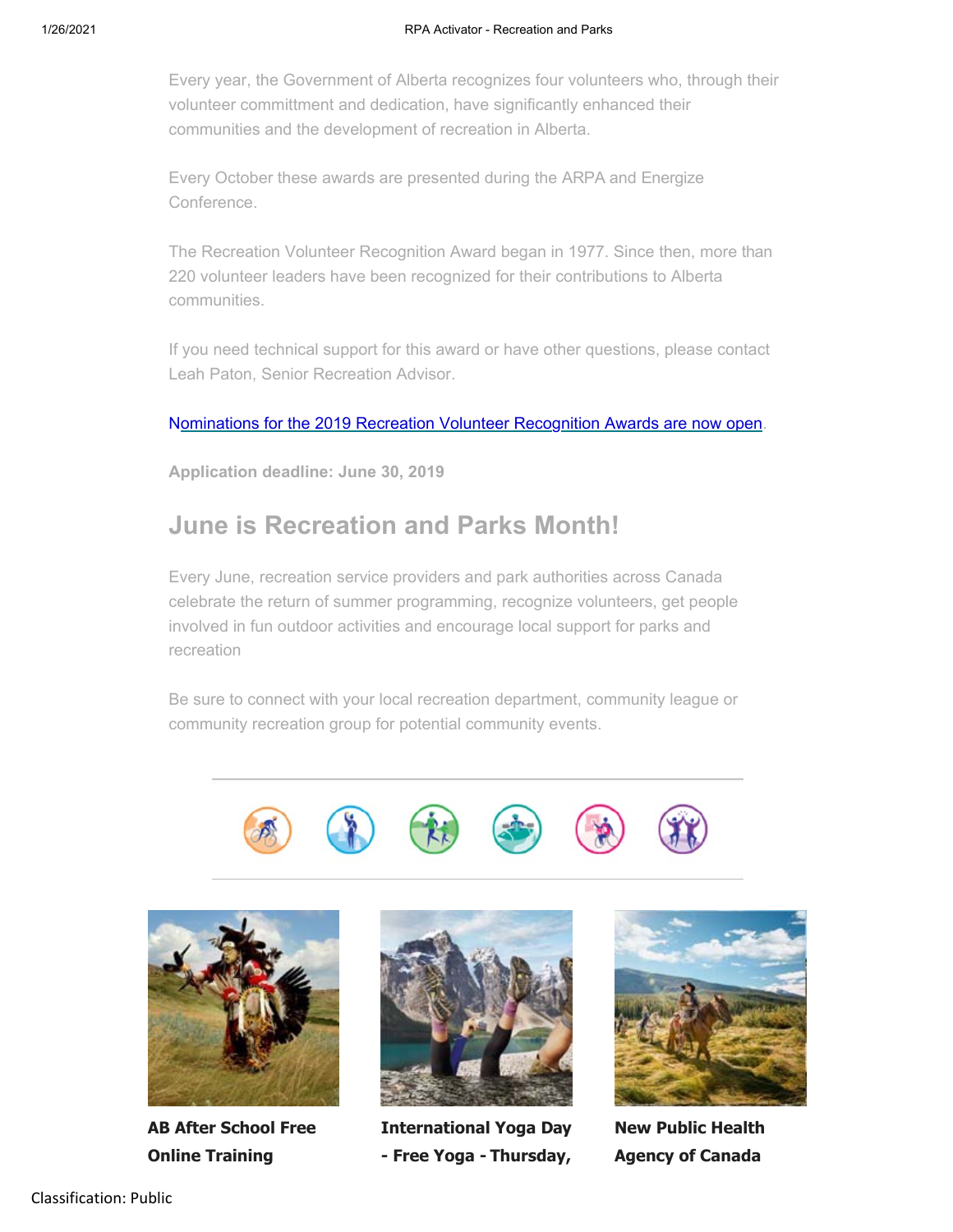## **Program - Provincial Activity Guidelines**

AB Active After School is currently offering a FREE 45-minute online training session for after-school programs to become familiar with the Provincial Activity Guidelines for After school programs in Alberta, and how to implement them in any space! Until June 30, the first 300 after school programs in Alberta to complete the training will receive free resources valued up to \$25 to incorporate into their programming. Visit AB After School for more info and to take the online training module!

#### **Alberta Safe Riders!**

The Alberta Snowmobile Association (ASA) is pleased to announce this fall to once again offer Safe Riders! FREE to school and community groups. This program teaches Alberta youth the fundamentals of safe, allseason, OHV and snowmobile riding. The curriculum is not offered through the school system and is offered as an optional, free, in-school or

## **June 20, 2019 - Noon-1:30 pm, Bandshell at Alberta Legislature Grounds (weather permitting)**

All levels welcome! Yoga, meditation and music as brought by the Yoga Association of Alberta Certified instructors. Bring your mat, sunscreen and water bottle. No tickets required but interested attendees can register in advance.

### **Girls on Ice Canada - July 2019**

Girls on Ice Canada is a unique Canadian mountain experience that is packed full of dynamic glaciers, alpine ecosystems, and beautiful landscapes. Accompanied by certified guides, professional scientists, and artists, a team of ten girls explores the Illecillewaet and Asulkan glaciers in Glacier National Park in British Columbia. These glaciers provide a perfect environment for developing scientific observational skills, understanding relationships between organisms and their

#### **Project Grant - Enhanced Surveillance for Chronic Disease Program (ESCDP)**

The ESCDP provides grants and contributions to enhance their capacity for public health chronic disease and injury surveillance evidence gaps and support the development of a robust evidence base on chronic diseases and conditions, injury, problematic substance use, and their risk factors in Canada.

Deadline for submissions is July 17, 2019. Visit the Public Health Agency of Canada for more.

### **Housing for Health Project - Job Opportunity**

The University of Alberta's Housing for Health Project brings together multiple sector partners from 20+ organizations in Alberta, working together to improve housing developments that better support the health and wellbeing of our communities' aging population.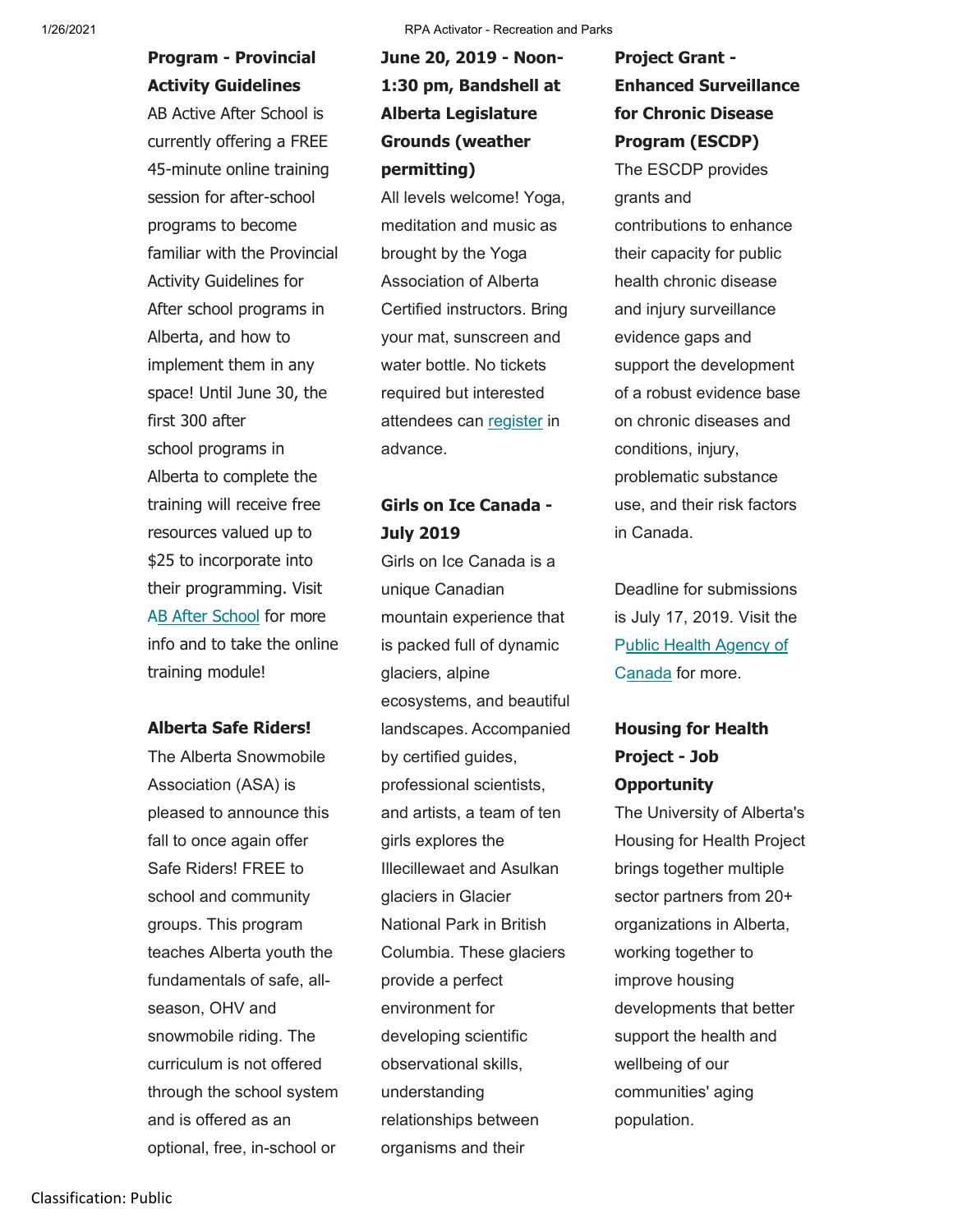community facility, program. For more information, or to book a presentation for your group next season, visit the SAFE RIDERS program at www.albertasaferiders.co m.

# **gender gap in girls' participation in sport and physical activity**

There are many challenges girls can face when participating in sport and physical activity. GO! Run is a free running program for girls only, designed to break down some of the many barriers. Visit GO! Run for more!

#### **Physical Activity for Decision Makers**

The Centre for Active Living has created a fact sheet designed to support decision makers with ways to integrate physical activity in their communities through educational and policy opportunities. It is now available in Italian, Spanish and Basque.

surrounding, reflecting on our own interactions with the mountains through art, building self-confidence in difficult terrain, and gaining lifelong friendships.

The Alpine Club of Canada will be partnering **GO! Run: Closing the** with Girls on Ice to send The Navy League of 10, 16-17 year-old girls to the Asulkan Hut. These girls will spend 12 days at the Hut with hiking guides and scientists to pursue lifelong adventures and potentially even careers. They participate in activities such as glacier travel, crevasse selfrescue, and climbing with crampons and summit mountains.

> More information is available at www.inspiringgirls.org.

**2019 ARPA Conference, Energize Workshop & ATRA Symposium** Venue: Fairmont Chateau Lake Louise Date: October 24-26, 2019 This year will see the Alberta Recreation and Parks Association (ARPA) Housing for Health is hiring for the Project Manager position.

#### **Recreation**

The ARPA Job Board features opportunities for recreation professionals across Western Canada.

C anada, Alberta Division, is currently looking for volunteer officers for both our Navy League Cadet Program (ages 9-12) and our Sea Cadet Program (ages 12-18).

Officers must be at least 18-years-old and must be able to provide a clean CPIC with Vulnerable Sector screening. Anyone interested in volunteering can contact i nfo@abnavyleague.ca for more information.

#### **Active Living**

The Provincial Fitness Unit maintains a job board for certified fitness professionals. Please visit their website for a province -wide listing of job opportunities.